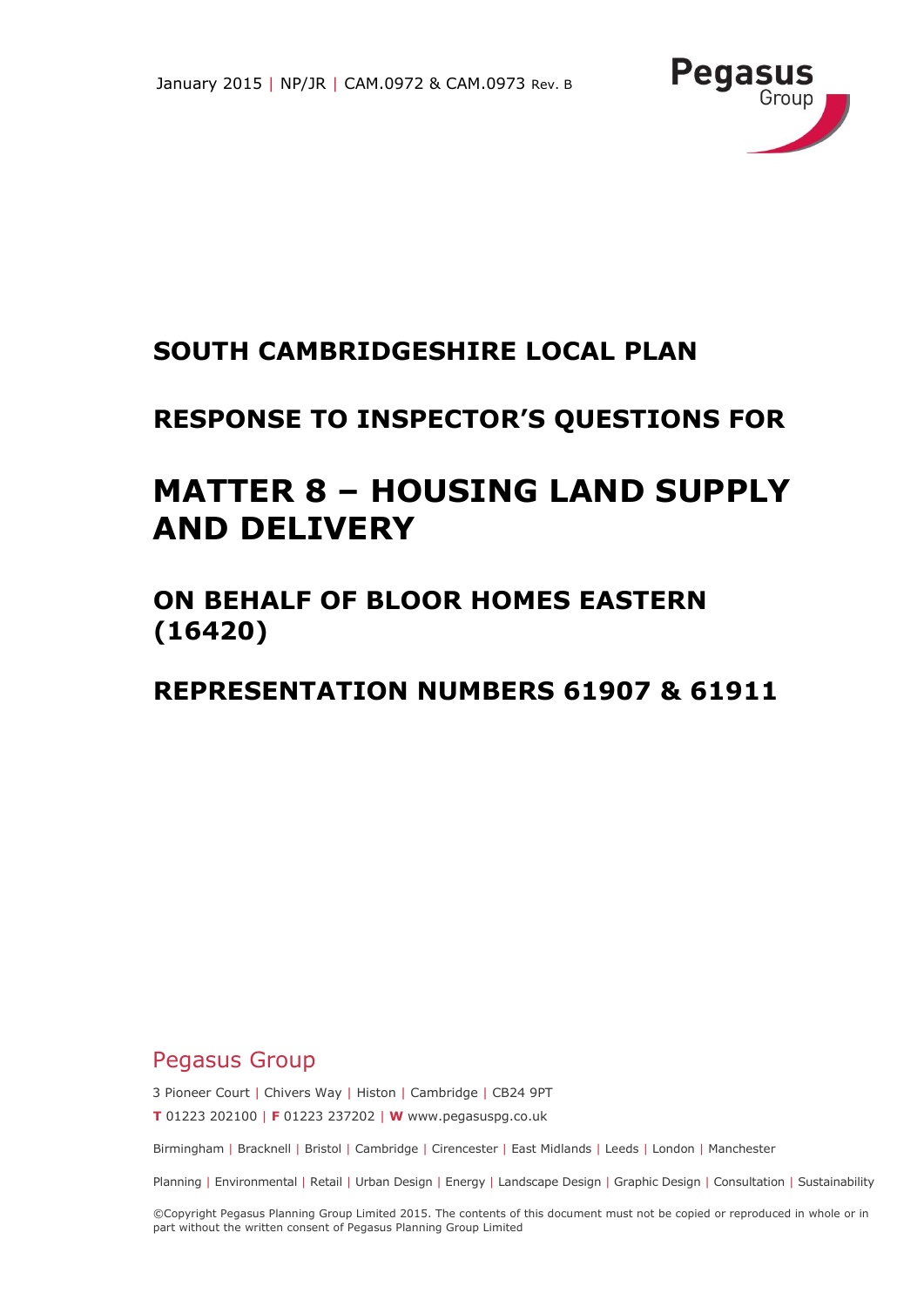

### **CONTENTS:**

Page No:

- 1. [MATTER 8A: ARE THE HOUSING TRAJECTORIES](#page-2-0) REALISTIC; WILL THEY [DELIVER THE NUMBER OF NEW HOMES EXPECTED, WITHIN THE PLAN](#page-2-0)  [PERIOD?](#page-2-0) **1**
- 2. MATTER 8B: WILL THE [PLANS ENSURE A ROLLING FIVE-YEAR SUPPLY OF](#page-7-0)  SPECIFIC DELIVERABLE [SITES IN ACCORDANCE WITH PARAGRAPH 47 OF](#page-7-0) [THE FRAMEWORK?](#page-7-0) **6**
- 3. [MATTER 8C: SHOULD THE MORE SUSTAINABLE VILLAGES MAKE AN](#page-11-0)  [INCREASED CONTRIBUTION TO HOUSING SUPPLY? WOULD THIS OFFER A](#page-11-0) [MORE RELIABLE CONTRIBUTION TO LAND SUPPLY AND DELIVERY OF NEW](#page-11-0)  [HOUSING?](#page-11-0) **10**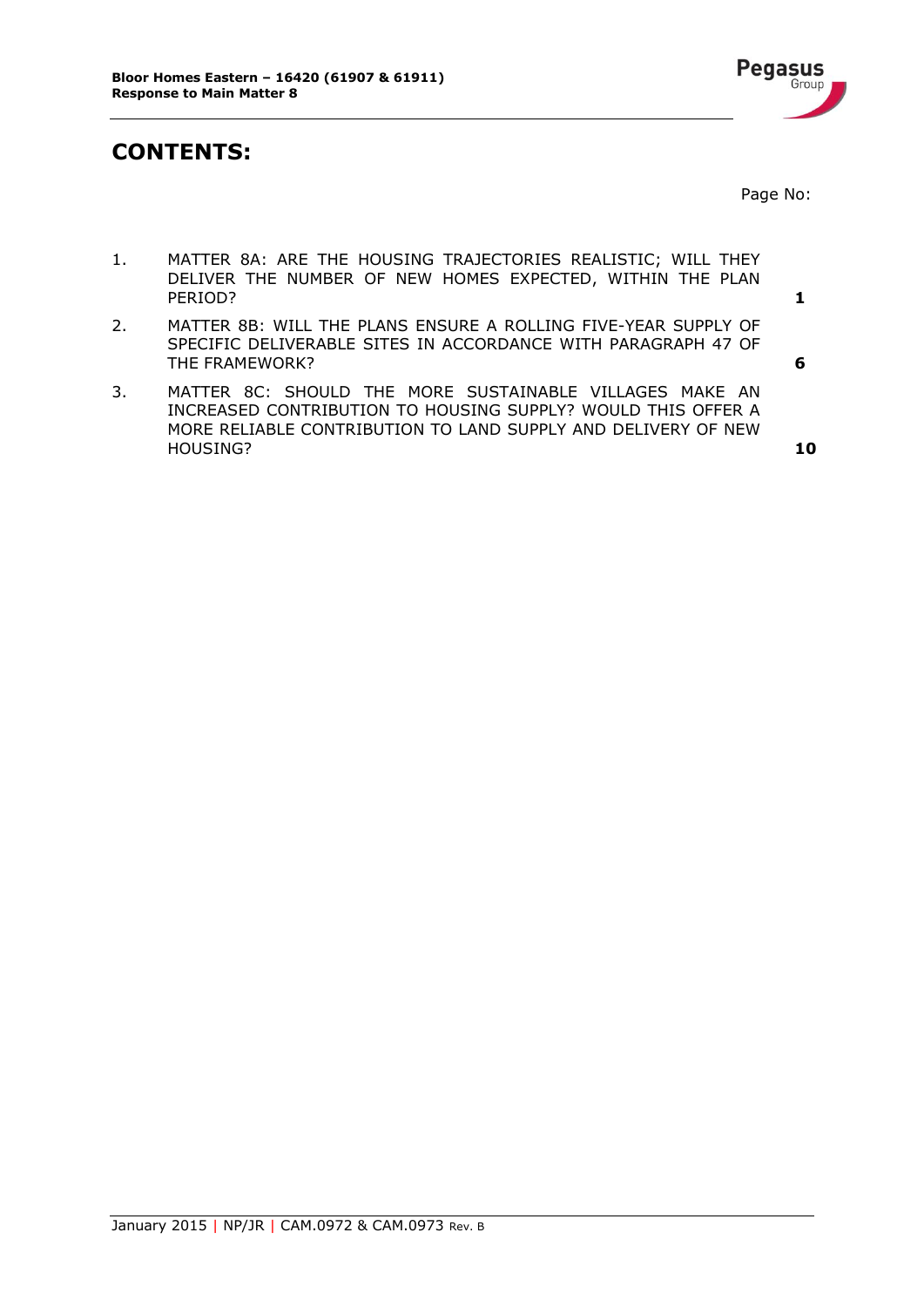

#### <span id="page-2-0"></span>**1. MATTER 8A: Are the housing trajectories realistic; will they deliver the number of new homes expected, within the plan period?**

*I: Housing trajectory*

- 1.1 The expectations for existing permissions and new allocations are not realistic. The Plan's strategy directs 86% of the district's housing growth to large strategic sites which are dependent upon strategic infrastructure – particularly transport – coming forward on time. The Cambridge sub-region already suffers from acute congestion without accounting for the impacts of additional development. As noted in the Long Term Transport Strategy (LTTS) (RD/T/095), "*Development will be subject to sufficient highway capacity being available at all stages of the development*", implying that a lack of capacity will prevent development.
- 1.2 Development at the strategic sites will therefore depend on the delivery of a significant package of transport upgrades to secure the necessary highway capacity. This is in addition to the community and social facilities necessary to support large-scale development such as schools and health facilities.
- 1.3 The cost of providing all necessary infrastructure to support the strategic sites cannot realistically be met in full by developers. The larger sites in South Cambridgeshire will therefore rely upon external funding to deliver the required infrastructure. Key funding sources include Local Growth Fund and the City Deal however the availability of this funding is not certain (especially in a climate of public sector spending restraint) and neither the Plan nor supporting evidence provides adequate clarity or confidence that this funding will be available when needed.
- 1.4 The City Deal (RD/Strat/300) is of particular significance; it allows for up to £500m of central government funding to be provided in three tranches to the City Deal partners to help fund infrastructure. The first is for £100m for the period 2015-2020; the second and third are for £200m each for 2020-2025 and 2025- 2030 respectively, but depend upon certain targets relating to housing and economic growth being met. Failure to meet City Deal targets at an earlier stage of the Plan will mean that future tranches may not be released, jeopardising the Plan's ability to deliver infrastructure and housing on time. A Prioritised City Deal Programme (PCDP) (RD/CR/142) has been prepared which identifies £300m worth of potential projects to be brought forward in the first five years of the City Deal.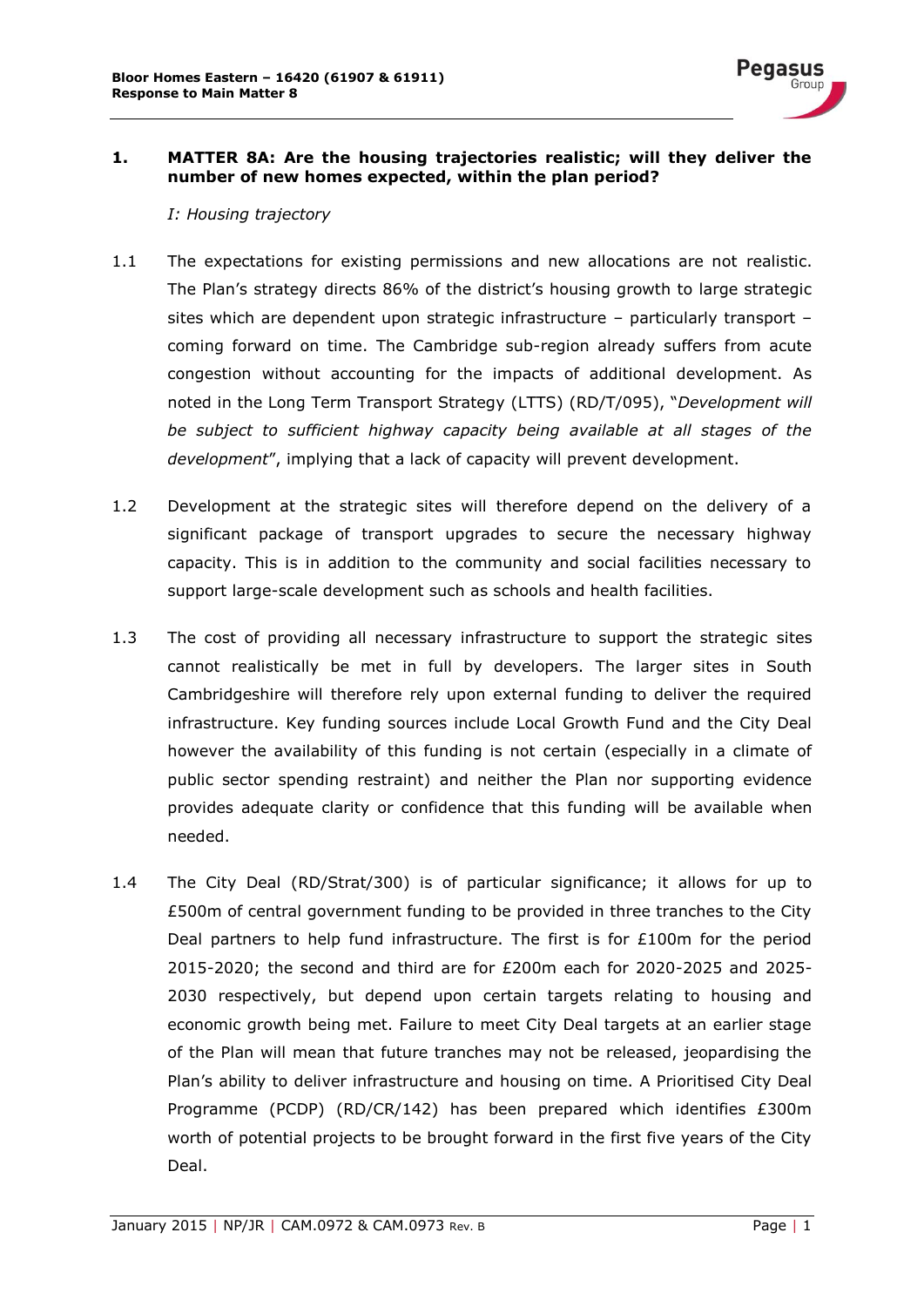1.5 Notwithstanding funding constraints, the delivery of infrastructure relies on a great deal of work at design and construction stages, and is often susceptible to delays. For instance, the Guided Busway took ten years from initial proposal in 2001 to its eventual (and delayed) opening in 2011. The PCDP, LTTS (RD/T/095) and Action Plan (RD/T/120) present a somewhat optimistic timetable for infrastructure delivery given the amount of design and construction work needed. For many of the infrastructure schemes there is little evidence to provide confidence that they will be delivered on time.

#### Individual sites

1.6 The reliance of the plan on strategic sites means the housing trajectory is greatly dependent on their timely delivery. We now look in detail at the three new strategic allocations away from Cambridge, the timing of infrastructure, and projected housing delivery with reference to the housing trajectory (RD/AD/270).

#### Cambourne West and Bourn Airfield

- 1.7 Cambourne West and Bourn Airfield are expected to deliver housing from 2016 and 2022 respectively. A planning application was submitted by developers McA for 2,350 dwellings at Cambourne West in January 2015; there has been no planning application for Bourn as of yet. Three key pieces of infrastructure are required to support these developments; bus priority measures on Madingley Road, a segregated bus route between the M11 and A428, and bus improvements from Hardwick to Bourn. The Action Plan notes that all these schemes are only at the earliest stage of preparation yet according to the PCDP they are expected to be completed in 2019. Further, the PCDP notes that the schemes are at medium or high risk of delay. Funding is not guaranteed as the schemes (totalling £88m) are competing against other priorities for City Deal funding and other external sources may not meet the shortfall.
- 1.8 Cambourne West is expected to deliver 1,200 new homes between 2016 and 2031 at approximately 100-150 dwellings per annum 2016-2026. Policy S/8 requires the preparation and approval of a masterplan to guide development.
- 1.9 Policy S/6 advises that Bourn Airfield will deliver 3,500 homes with a maximum of 1,700 homes (at a rate of approximately 220 dwellings per annum) being delivered between 2022 and 2031 unless more is needed to address five-year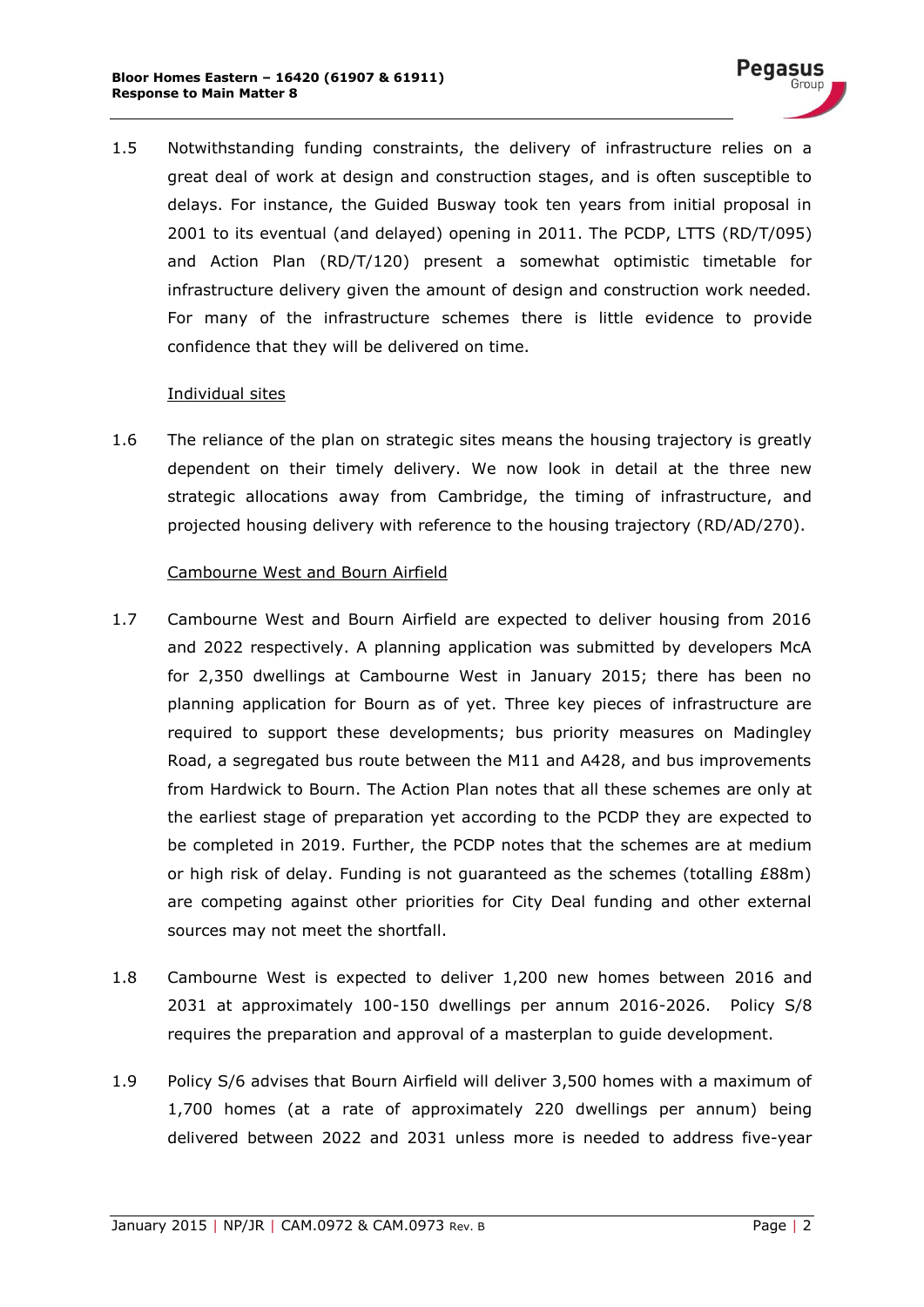land supply issues. The delivery of these homes cannot begin until an Area Action Plan has been prepared and approved.

1.10 Development at both Cambourne and Bourn is dependent on the prior delivery of infrastructure which is not expected to come forward until 2019 at the earliest. Consequently, development at Cambourne between 2016 and 2019 may be unable to come forward as planned if there is insufficient highway capacity. Should the infrastructure provision be delayed past 2019 the delivery of housing at Bourn may also be affected. The lack of progress so far in delivering the requisite new infrastructure, alongside the masterplanning (including the AAP for Bourn) means it is difficult to be certain that development on these sites will come forward within the tight timetable envisaged.

#### **Waterbeach**

- 1.11 Waterbeach is the next significant location for housing growth and is expected to start delivering from 2026 with 1,400 new homes by 2031 (policy S/5) subject to the prior approval of an Area Action Plan. Existing acute congestion on the A10 corridor (likely to be exacerbated by planned development in East Cambridgeshire) means a major programme of infrastructure (total cost estimated at £162m) will be necessary to support Waterbeach.
- 1.12 As with other sites, there is no clarity as to how this can be funded. The later City Deal tranches may provide much of the necessary funding but this is not guaranteed since these later tranches are dependent on past targets relating to housing and economic growth having been met.
- 1.13 The Action Plan identifies that most of the necessary infrastructure will be in place from 2028/29, immediately putting into doubt the ability of Waterbeach to start delivering from 2026. The Action Plan also sets out optimistic timescales (e.g. allowing only one year for design work on the A10 dualling – one of the largest schemes set out in the plan). The PCDP identifies the schemes to be of medium to high risk of delay.
- 1.14 Since Waterbeach will come forward at a late stage of the plan, we question whether it will realistically provide any housing within the plan period. If infrastructure is delayed past 2030, Waterbeach may not be able to deliver housing at all in the plan period. This will result in the loss of 1,400 units from the housing trajectory and an inability for South Cambridgeshire to demonstrate a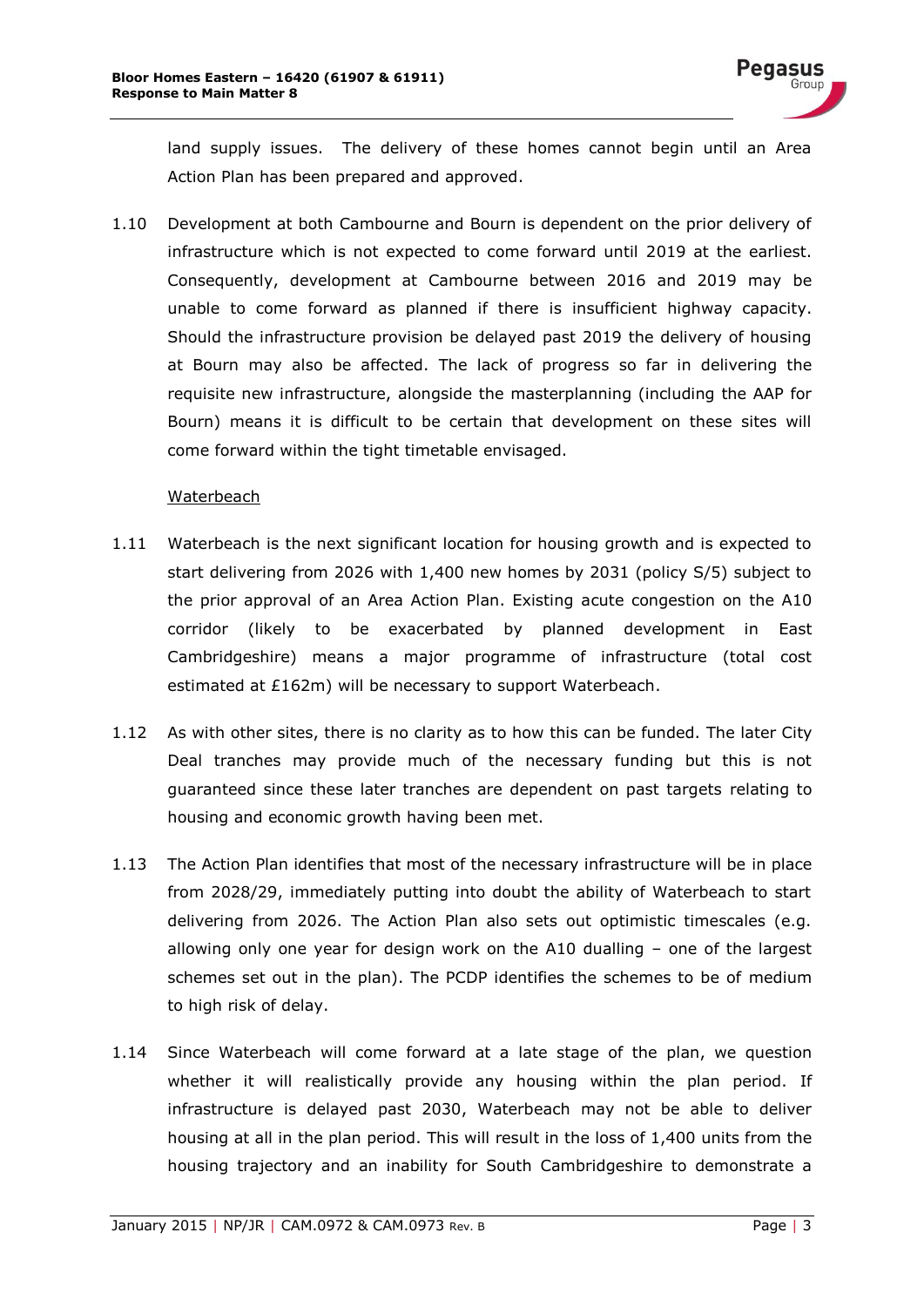rolling five-year supply of housing land from 2024 until the end of the plan period.

- 1.15 Even taking a more generous view (i.e. taking the timescales as set out in the Action Plan, with infrastructure delivered in 2028/29 and housing coming forward 2029/30 (100 units 2029/30, 200 units 2030/31 in line with the pattern of development set out in the housing trajectory)) we consider Waterbeach will only deliver 300 homes in the plan period rather than the 1,400 set out by the Council. Again the Council will be unable to demonstrate a rolling five-year supply from 2024 until the end of the plan period.
- 1.16 It is apparent that there is limited flexibility in terms of the delivery of the strategic sites. The timely provision of housing will inevitably depend upon the successful outcome of a tight programme of infrastructure funding and delivery, within which there is little scope for slippage or delay. The limited progress achieved so far on many parts of the infrastructure package mean it is difficult to have confidence in the timescales set out or the wider ability to deliver the required infrastructure. Our assessment of the prospects for three of the district's major sites indicates that they are vulnerable to delay; in the case of Waterbeach this could result in up to 1,400 dwellings not coming forward within the plan period as proposed, and a significant gap emerging in the rolling five-year housing land supply at the end of the plan period. The Council's housing trajectory therefore cannot be considered realistic.

#### *II: Flexibility*

- 1.17 There is insufficient flexibility to adapt to changing circumstances. The reliance on strategic allocations coupled with only a limited number of smaller allocations means that there is little room for manoeuvre should an allocation fail to deliver on time. Flexibilities are only applied within the strategic sites, which themselves are vulnerable to the delivery of infrastructure. In addition, the 'trigger' mechanisms of the City Deal mean that funding to support future development could be jeopardised by failures to deliver housing in the earlier part of the plan period thereby putting these strategic sites at further risk.
- 1.18 This is compounded by Policies S/7 and S/12 which restrict the scope for alternative sites to come directly forward through the development management process. Realistically, the only way a site lying outside of the Development Frameworks (regardless of its merits, sustainability or deliverability) could be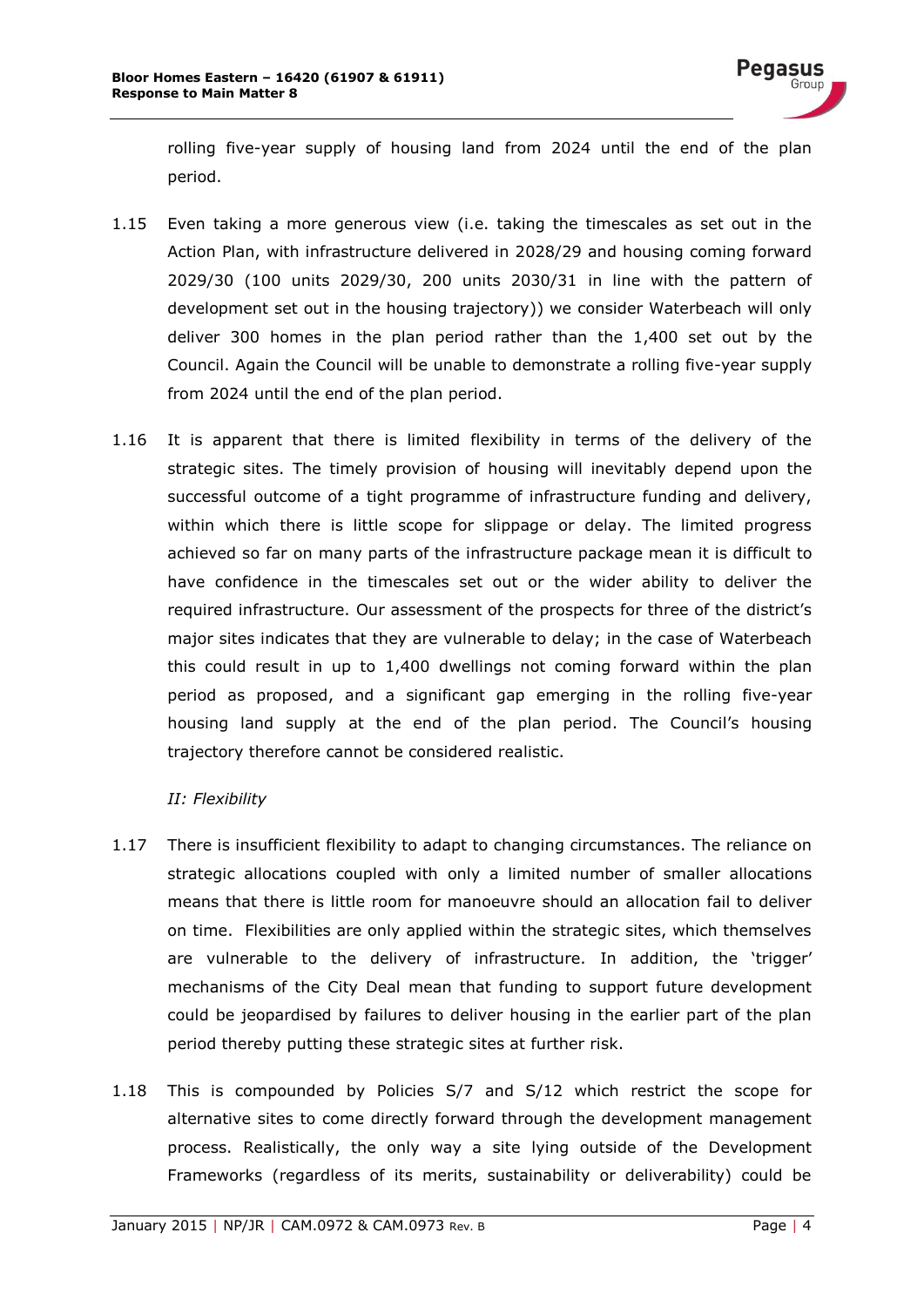developed is if there is a failure in the plan and a shortfall in the five-year housing land supply emerges, in which National Planning Policy Framework (NPPF) paragraph 14 would be engaged. This is not a positive approach to delivering sustainable development.

- 1.19 Furthermore, it is noted that whilst the Bourn Airfield allocation is expected to start delivering from 2022, the Council considers that it could be brought forward should a shortfall emerge in its rolling housing land supply (policy S/12). The potential for the site to come forward faster than anticipated will be subject to the delivery of the significant infrastructure that is required. Given the concerns outlined above about the delivery of this infrastructure, the flexibility offered by this policy is highly questionable.
- 1.20 In order to provide a more resilient supply of housing land over the plan period, the Council should be proactive and allocate a wider range of smaller sites in sustainable locations, which face fewer barriers to delivery (e.g. funding major new infrastructure), offer greater market choice, and can provide the additional flexibility needed to ensure the soundness of the Plan. A more flexible policy approach to housing outside of Development Frameworks will also allow schemes to come forward through the development management process when necessary, providing further opportunities for the Council to demonstrate a more flexible supply of housing land.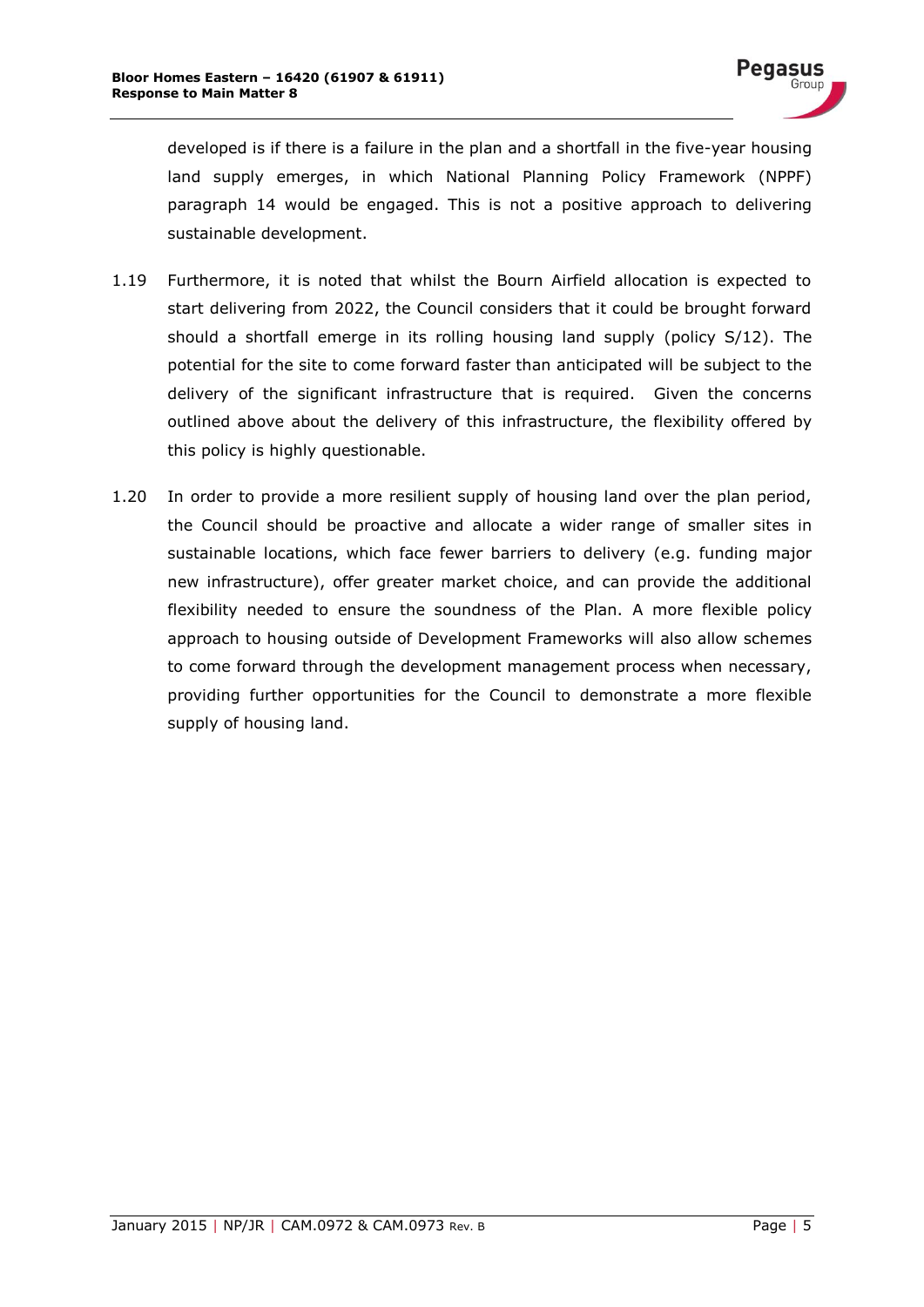

#### <span id="page-7-0"></span>**2. MATTER 8B: Will the plans ensure a rolling five-year supply of specific deliverable sites in accordance with paragraph 47 of the Framework?**

*III: Memorandum of Understanding*

- 2.1 The Memorandum of Understanding (RD/Strat/350) makes clear that South Cambridgeshire's plan cannot in isolation provide a rolling five-year supply of housing land, particularly in the early years of the plan period. This is a serious shortcoming and means that the plan will fail the clear requirement of paragraph 47 of the NPPF to maintain a five-year supply of housing. This makes the plan ineffective.
- 2.2 Whilst the sharing of housing supply across two separate plans is certainly a novel approach, it is not one that accords with the requirement of the NPPF to 'boost significantly' the supply of housing. Both plans are separate documents and are required by the NPPF to provide for their own full objectively assessed housing needs (unless constraints prevent it from doing so, which is not the case here). The combined trajectory means that South Cambridgeshire will not meet its full need as it relies on Cambridge City to overprovide during the early years of the plan period. This is in spite of the fact that alternative strategies do exist (e.g. through smaller allocations in villages to allow flexible and timely development) which will allow South Cambridgeshire to better meet its needs in that period.
- 2.3 Each plan is dependent upon the other to deliver; if one plan is unsuccessful in meeting its housing target, the other plan will be undermined. Ultimately the two Councils' plans are discrete documents and their reliance upon each other is not a sound approach to plan-making; this point was made by the Inspector at the Waterbeach appeals (RD/Strat/330&340), who subsequently rejected the combined approach.
- 2.4 *Even if* found sound, for South Cambridgeshire this joint approach means it is doubly important that the plan delivers in the later part of the plan period (i.e. through the strategic allocations and new settlements) to avoid undermining Cambridge City's plan. As we have explained above, whether the plan can deliver as intended is open to question.
- 2.5 A far more appropriate approach would be for South Cambridgeshire to boost the number of units it can deliver earlier in the Plan period, helping the plan to operate in isolation without relying the support of Cambridge City in the earlier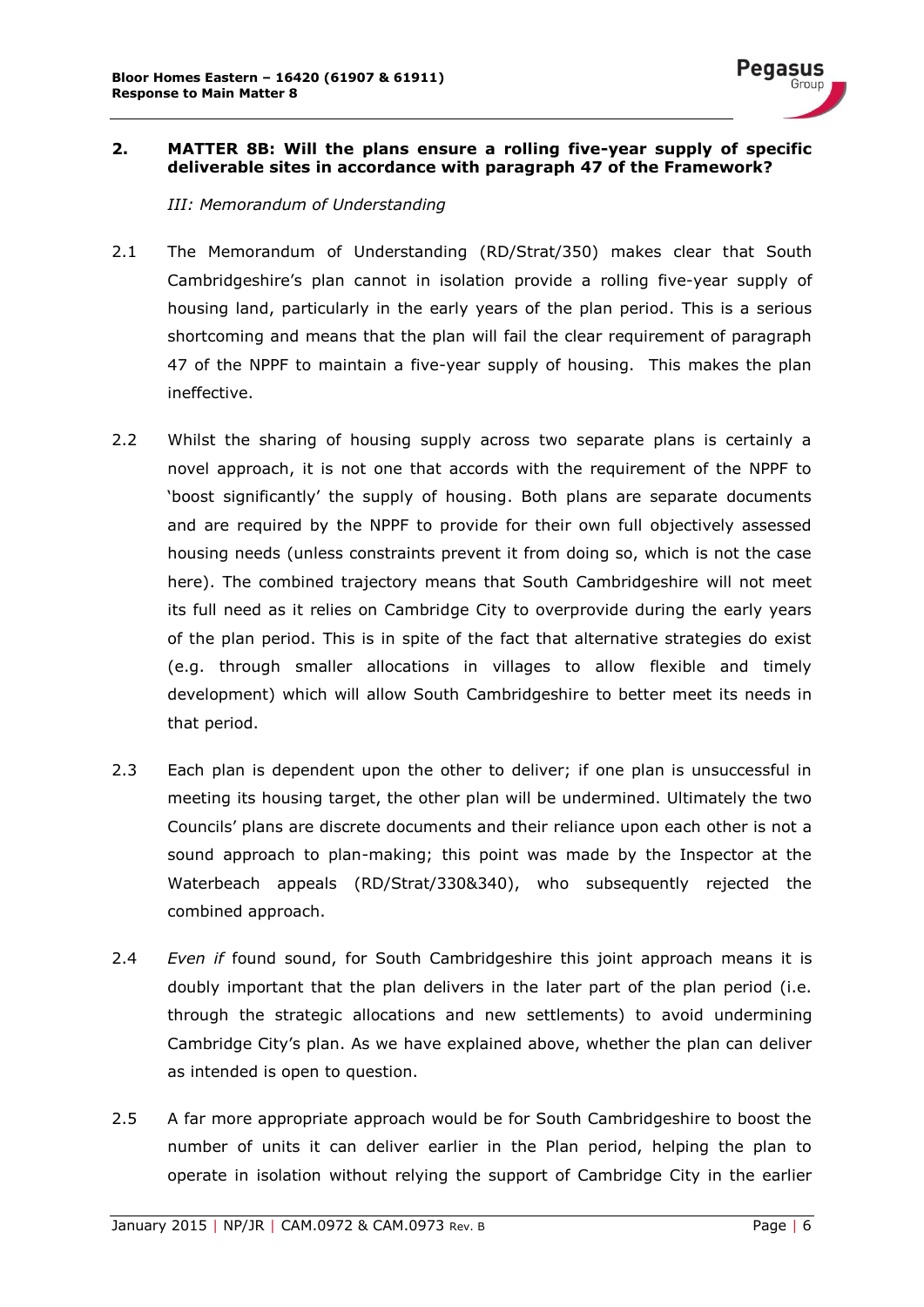part of the plan in meeting a combined housing target, and meaning that the plan can be found sound in its own right. This can be done through smaller, more deliverable sites in sustainable locations. This would also ensure that suitable flexibility is built into the plan to address any issues with the pace of delivery of the strategic sites.

*IV: 5% or 20% buffer?*

- 2.6 The evidence on past housing delivery points firmly towards the adoption of a 20% buffer onto housing targets. In the period back to 1999 as set out in table 3 of RD/Top/050 (1999 being the base date of the Core Strategy), the Council met its housing target only once in fourteen years. Whilst the Council cites external factors such as the economic recession and overhauls to the planning system, these also affected other local authorities and are not unique to South Cambridgeshire. This also does not explain shortfall prior to the recession.
- 2.7 Northstowe, which was to provide a significant number of new homes, was delayed by several years owing to uncertainties surrounding infrastructure (e.g. the A14 upgrade and the delays to the opening of the Guided Busway); indeed it is arguable that a more flexible plan at the time might have alleviated the Council's difficulties in meeting its housing targets. This highlights the concerns my client raises with a new plan that is equally reliant on the delivery of significant infrastructure to deliver identified housing sites. The recent appeals at Waterbeach (RD/Strat/330&340) have confirmed that a 20% buffer is appropriate.

#### *V: Windfall*

2.8 The housing trajectory includes a significant windfall element of two-hundred dwellings per annum in South Cambridgeshire. Given the restrictive policy on windfall provision (policy S/12) this would appear to be optimistic and would suggest a lack of confidence in the Council's ability to deliver the sites that it has allocated.

Furthermore, the Council intends to meet its 5% buffer through windfall sites as part of policy S/12, and consider that this conflicts with the assertion at paragraph 2.65 that the council "has not relied on windfall sites". These statements are evidently contradictory. It is my client's case that the Council does not need to rely on windfall sites as there are sites available in other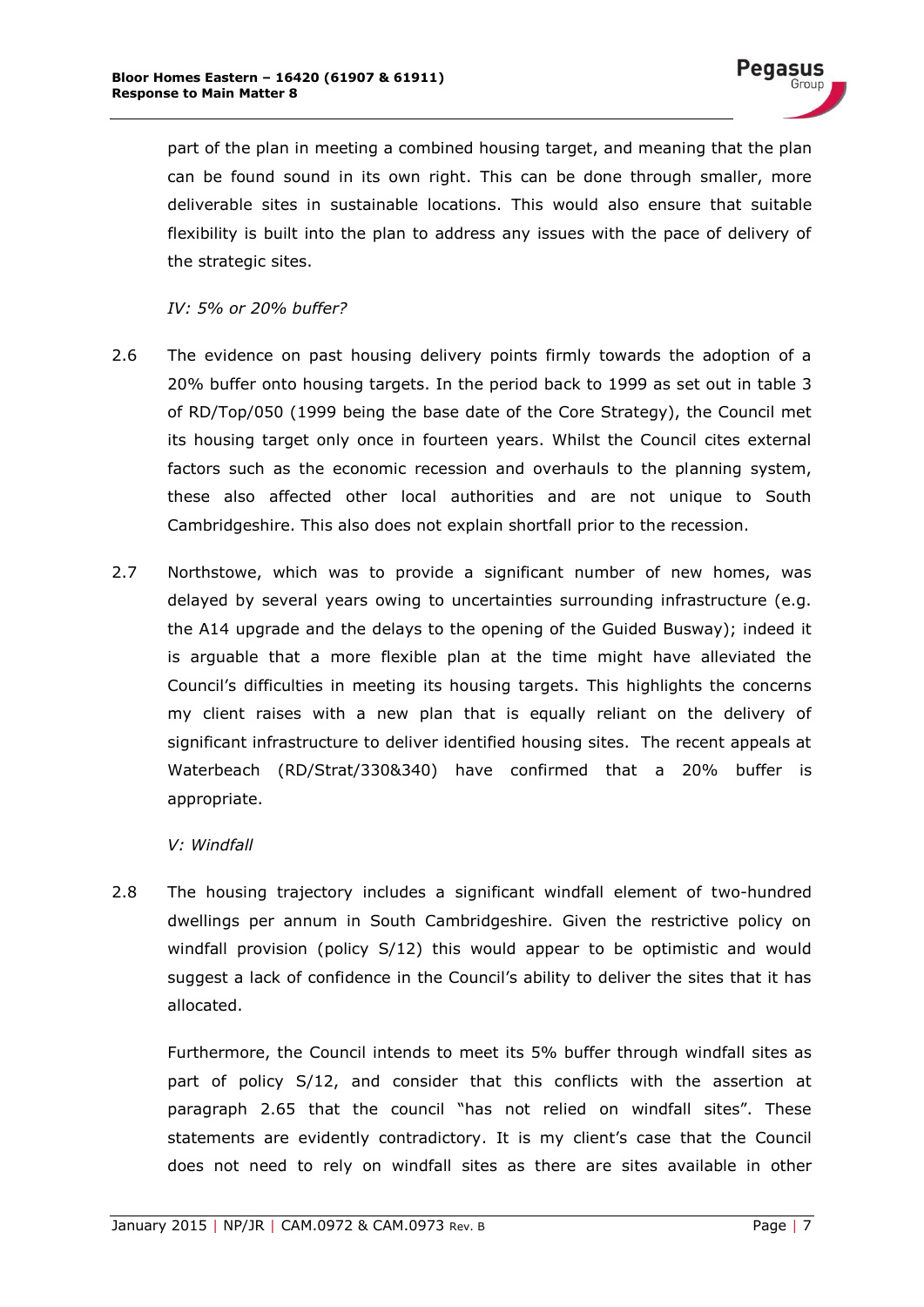

locations that it could have allocated – my client's sites at Swavesey and Over are just two examples of these.

*VI: Shortfall*

- 2.9 The shortfall for South Cambridgeshire is calculated as follows:
	- A. Housing target  $2011/12 2013/14$ : 2,850<sup>1</sup>
	- B. Total supply 2011/12 2013/14:  $1,823^2$
	- C. The shortfall in provision: 1,027 [A–B]
- 2.10 In accordance with the Planning Practice Guidance (Ref ID: 3-035-20140306) this shortfall should be dealt with in the next five year period of the plan (known as the Sedgefield approach). The Sedgefield approach would also assist the Council in addressing its acknowledged housing affordability issues, as discussed in earlier matter sessions. To that end the five-year housing requirement is calculated as follows:

D. Housing target for  $2014/15 - 2018/19$ : 4,750<sup>3</sup> E. Plus shortfall identified as C above: 5,777[D+C] F. 20% Buffer: 1,155 [E x 0.20] G.Total housing requirement: 6,932[E+F]

2.11 Over the next five years (2015-2020) the Council has identified a potential housing land supply for 5,907 dwellings. This figure does not properly cater for the shortfall in line with the Sedgefield approach and would mean the Council is unable to demonstrate a five-year housing land supply. The Council should seek to make additional allocations which can be delivered over the next five years to help address the shortfall and ensure a five-year supply.

*VII: Rural exception*

-

- 2.12 We consider that the extra 1,000 rural exception homes should not be included in the Council's windfall provision. NPPF paragraph 48 requires windfall allowances to be based on compelling evidence that windfall units will come forward. However as the Waterbeach inspector noted, there are currently no identified sites and no guarantees that this quantity of rural exception homes will indeed be delivered.
- 2.13 Given the importance of these 1,000 units to securing further tranches of the City Deal my client considers that the Council should factor these units into the first

 $1$  3 x annualised target of 950 dwellings per annum

<sup>2</sup> South Cambridgeshire AMR 2012-13 (RD/AD/270)

 $3$  5 x annualised target of 950 dwellings per annum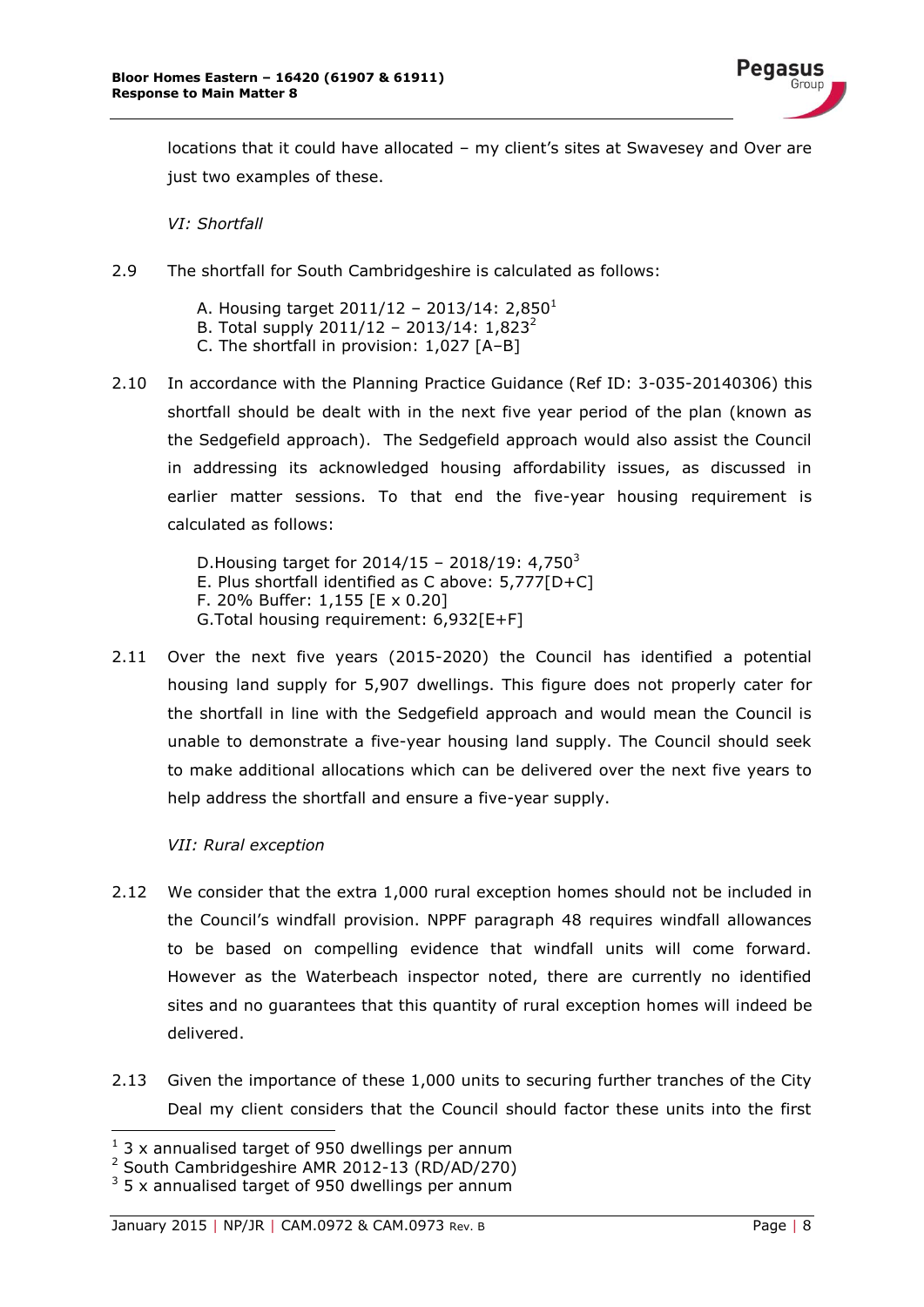

five years supply of housing. This would add an additional annual requirement of 200 units, which my client considers should be the subject of specific site allocations.